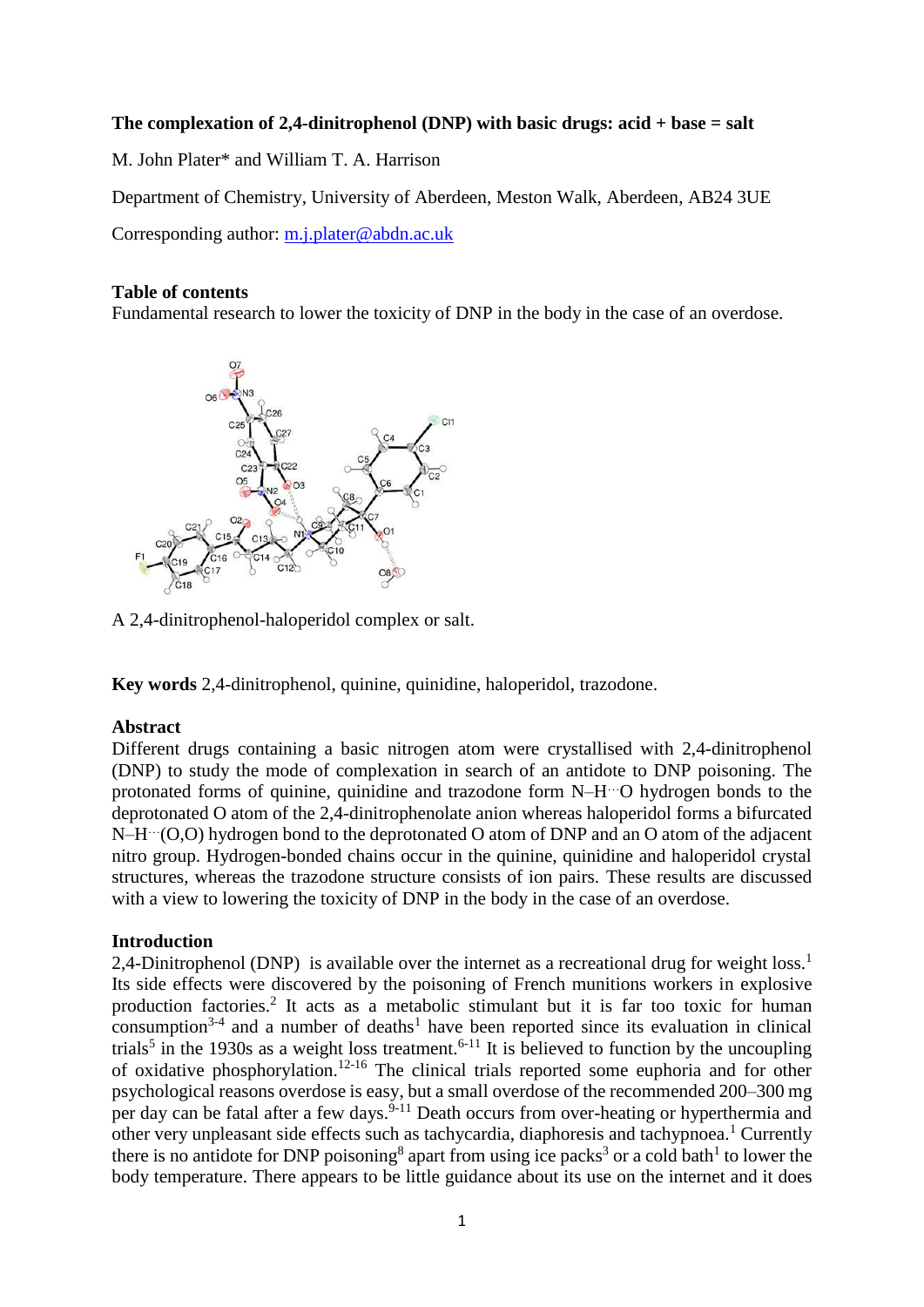not have the classification of a recreational drug. Chemical companies sell it moistened with water as a de-sensitised explosive but this requirement does not apply to the capsules sold for human consumption.

#### **Discussion**

### **Antidote theory for DNP**

This paper reports our initial studies aimed at finding an antidote for DNP poisoning. Only a small number of compounds were evaluated previously which included quinine because of its antipyretic properties.<sup>8</sup> None were successful although cooling water was beneficial. New drugs are likely to be expensive and may not be pursued by pharma because the number of deaths is low compared to other fatalities. Ideally an existing drug might be applied which will complex to DNP lowering its availability and hence toxicity in the body. Either DNP or the DNP-drug complex should be excreted from the body. Therapies based on supramolecular complex chemistry are known such as the Akzo Nobel (Schering-Plough) functionalised cyclodextrins, which reduce the availability of neuromuscular blocking agents after an anaesthetic and enhance their rate of elimination.<sup>17-18</sup> DNP is quite acidic with a pKa of  $4.0^{19}$ <sup>21</sup> so is approximately 8–10 times more acidic than acetic acid. Many drugs are basic, especially central nervous system (CNS) active drugs, $^{22}$  so they might form an acid-base complex with DNP in the body as the mode of supramolecular complexation  $(\text{acid} + \text{base} = \text{salt})$  (Figure 1). Precedent for this scheme is provided by the protonation of the base 1,4 diazabicyclo<sup>[2.2.2]</sup>octane (DABCO) and its crystallisation with DNP.<sup>23</sup> In blood DNP turns yellow with an icteric tint<sup>6</sup> showing that DNP is deprotonated to the 2,4-dinitrophenolate anion **3**. Dilute hydrochloric acid decolourises the dye. This may be due to the buffering capacity of the blood or because of other basic components. The DNP anion might complex with a basic drug that is injected in the protonated form to make it water soluble. Figure 2 shows their possible mode of complexation. Many of the basic drugs studied here, which can be injected,<sup>24-</sup> <sup>26</sup> are administered in the protonated form, which is water soluble. The binding constants  $K_1$ and  $K_2$  for the equation in Figure  $1^{27}$  are likely to be influenced by interfering acids, bases or ions. However, rational design of the basic drug or host may be pursued to favour further electrostatic, hydrophobic and van der Waals forces between the drug or host and DNP to give a stronger complex.



**Figure 1** Scheme proposing the binding of DNP **1** with a basic drug **2** to give solvated ions in solution then a complex or salt [**3**+**4]**.

Initial studies have focussed on the crystallisation of various basic drugs with DNP to develop an understanding of the mode of binding. All of the drugs studied, in their neutral form, gave yellow solutions with DNP in DCM indicating that the drug is deprotonating DNP. Some formed only oils but some gave crystalline products (Table 1).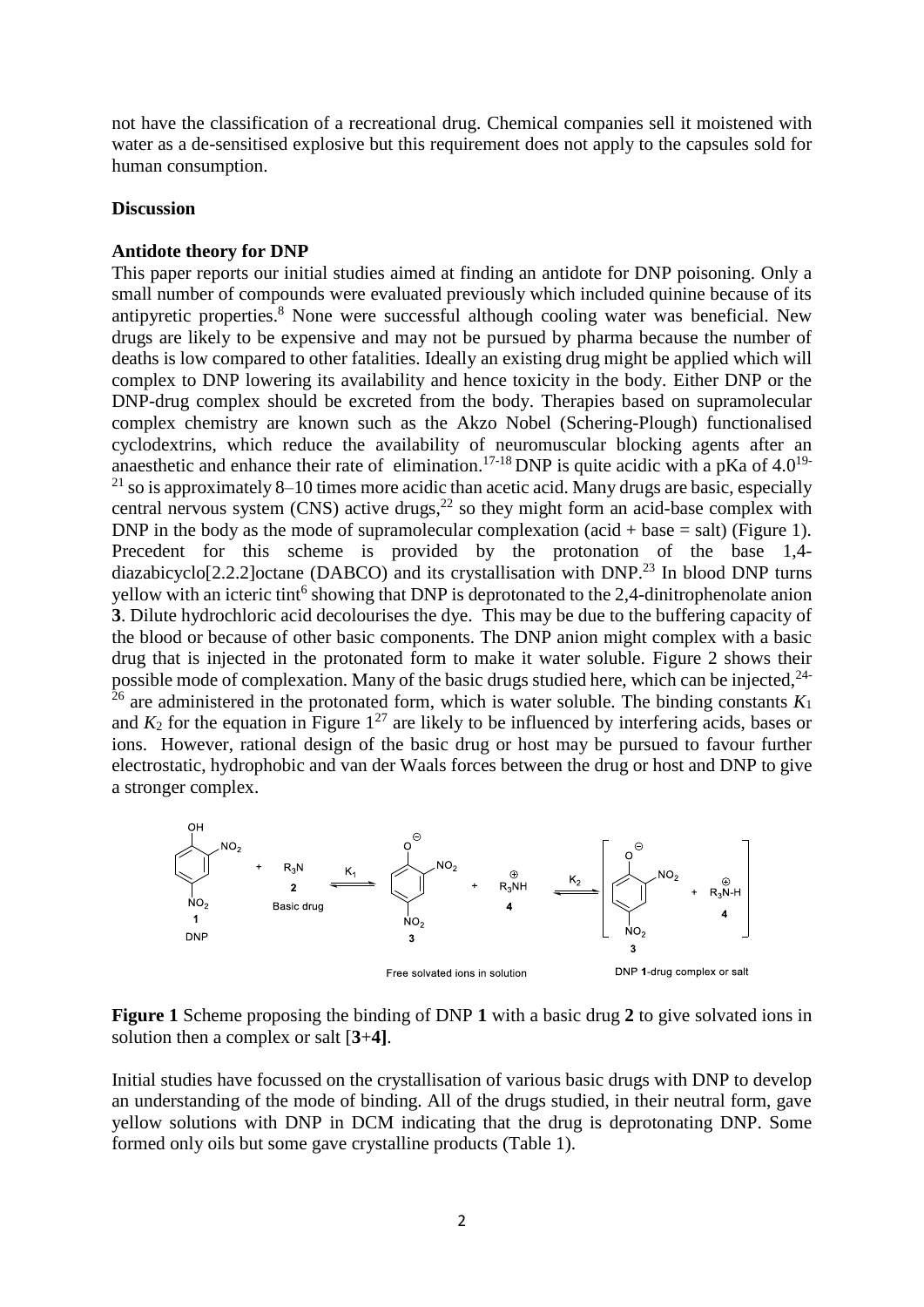|                  |                   | Molecular structure of the drug | of<br>Colour<br>the                  | Morphology   |
|------------------|-------------------|---------------------------------|--------------------------------------|--------------|
|                  |                   |                                 | solution of DNP                      | of the DNP-  |
|                  |                   |                                 | with the drug in<br>dichloromethane. | drug complex |
| 5                | Quinine           |                                 | Bright yellow                        | crystalline  |
|                  |                   | HO,                             |                                      |              |
|                  |                   |                                 |                                      |              |
|                  |                   |                                 |                                      |              |
| 6                | Quinidine         |                                 | Bright yellow                        | crystalline  |
|                  |                   | òΗ                              |                                      |              |
|                  |                   |                                 |                                      |              |
|                  |                   |                                 |                                      |              |
| $\overline{7}$   | Chlorpromazine    |                                 | Bright yellow                        | oil          |
|                  |                   |                                 |                                      |              |
|                  |                   |                                 |                                      |              |
|                  |                   | СI                              |                                      |              |
|                  |                   |                                 |                                      |              |
| 8                | Haloperidol       | O                               | Bright yellow                        | crystalline  |
|                  |                   |                                 |                                      |              |
|                  |                   | CI                              |                                      |              |
| $\boldsymbol{9}$ | Loperamide        |                                 | Bright yellow                        | oil          |
|                  |                   |                                 |                                      |              |
|                  |                   |                                 |                                      |              |
|                  |                   | ΞΟ<br>СI                        |                                      |              |
| 10               | Hydroxyzine       |                                 | Bright yellow                        | oil          |
|                  |                   |                                 |                                      |              |
|                  |                   |                                 |                                      |              |
|                  |                   | ОН                              |                                      |              |
| 11               | Trifluoroperazine | С                               | Bright yellow                        | oil          |
|                  |                   |                                 |                                      |              |
|                  |                   |                                 |                                      |              |
|                  |                   |                                 |                                      |              |
|                  |                   |                                 |                                      |              |
| 12               | Trazodone         | $CF_{3}$<br>$\Omega$            | Bright yellow                        | crystalline  |
|                  |                   |                                 |                                      |              |
|                  |                   | .CI                             |                                      |              |
|                  |                   |                                 |                                      |              |
| 13               | Diphenhydramine   |                                 | Bright yellow                        | oil          |
|                  |                   |                                 |                                      |              |
|                  |                   | Ō                               |                                      |              |
|                  |                   |                                 |                                      |              |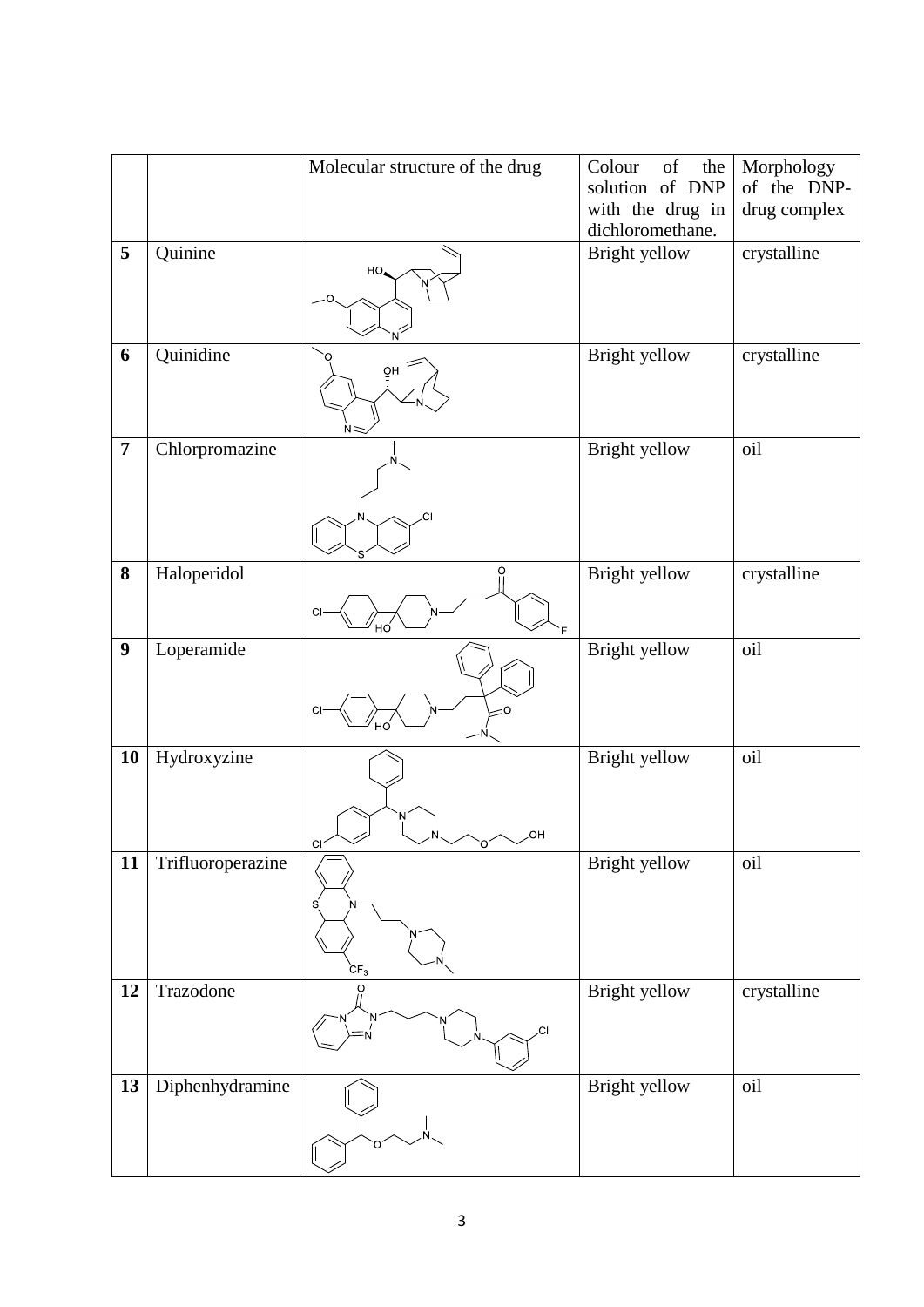**Table 1** Drugs that were used in this study, their colour and morphology with DNP. Apart from haloperidol all were purchased as their hydrochloride salts from Sigma-Aldrich.

All crystallisations were performed by treating a yellow solution of the drug **5**–**13** and DNP in DCM with light petroleum ether and allowing the solvent to partially evaporate over 3 days. DNP 1 is purchased as a moist solid, a so called desensitised explosive, and was weighed out dampened with water as accurately as possible. The drugs were purchased as hydrochloride or double hydrochloride salts and were easily converted to the neutral base for crystallisation experiments. The formation of oils in these experiments was noted but they were not studied any further as the mode of binding illustrated by the crystal structures was investigated. The drugs are frequently designed with asymmetry which will lower their crystallinity with DNP **1**. An oil might also indicate a mixture of salt, DNP and unprotonated amine, which is less desirable as the complexation between the drug and DNP is weaker. The yellow colour is a characteristic of deprotonated DNP.

### **Crystal structures**

The molecular structure of complex **14** is shown in Figure 2 and confirms that proton transfer from DNP ( $C_6H_4N_2O_5$ ) to quinine ( $C_{20}H_{24}N_2O_2$ ) and complexation has occurred to yield a  $C_{20}H_{25}N_2O_2$ <sup>+</sup> quininium cation protonated at the bridgehead N2 atom and a  $C_6H_3N_2O_5$ <sup>-</sup> anion linked by an N2-H<sup>...</sup>O3 hydrogen bond (Table 2). The absolute structure is well defined (see experimental) and the quinine stereogenic centres are C10 *R*, C11 *S*, C13 *S* and C17 *R*, which is consistent with previous results.<sup>28</sup> The N3 and N4 nitro group are twisted from the C21–C26 plane by 39.28 (11) and 7.12 (4)°, respectively. The quinine hydroxyl group forms an  $O1-$ H …O3 hydrogen bond to the deprotonated phenolic oxygen atom in an adjacent anion. Together, the N–H …O and O–H …O hydrogen bonds generate [100] chains in the extended structure.

The molecular structure of complex **15** as shown in Figure 2 confirms that the same protonation reaction has occurred to form a  $C_{20}H_{25}N_2O_2$ <sup>+</sup> quinidinium cation protonated at the bridgehead N2 atom and a 2,4-dinitrophenolate anion linked by an N2–H<sup>--</sup>O3 hydrogen bond (Table 2). As is well known, quinine and quinidine are diastereoisomers<sup>28</sup> and the stereogenic centres in the cation in complex **15** are C10 *S*, C11 *R*, C13 *S* and C17 *R* (*i.e*.: C10 and C11 in complex **15** have the opposite configurations to the equivalent atoms in complex **14**). In the anion, the nitro groups containing N3 and N4 are twisted from their attached ring by 21.2 (2) and 3.1 (4) $^{\circ}$ , respectively. The hydrogen bonding behaviour of the hydroxyl group in complex **15** is different to that in complex **14**. In complex **15** it forms an O–H …N link to the quinolone-ring N1 atom of an adjacent cation. Together, the N-H<sup>---</sup>O and O-H<sup>---</sup>N hydrogen bonds in complex **15** generate [010] chains in the extended structure.

The asymmetric unit of complex **16** (Figure 3) shows that proton transfer has occurred to form a haloperidolinium  $(C_{21}H_{24}CIFNO<sub>2</sub><sup>+</sup>)$  cation and a DNP anion accompanied by a water molecule of crystallisation. The cation is protonated at N1 in the piperidine ring, which adopts a typical chair conformation: the exocyclic N1–C12 and C7–C6 bonds take on equatorial orientations and the N1–H1 and C7–O1 bonds are in axial positions. The N1–C12–C13–C14 torsion angle is  $-162.68(13)^\circ$  and the dihedral angle between the terminal halogenated rings is 75.14 (7)°. In the anion, the N2 and N3 nitro groups are twisted from the C22–C27 ring by 11.0 (3) and 0.9 (2)°, respectively. The N1–H1*n* moiety forms a bifurcated hydrogen bond to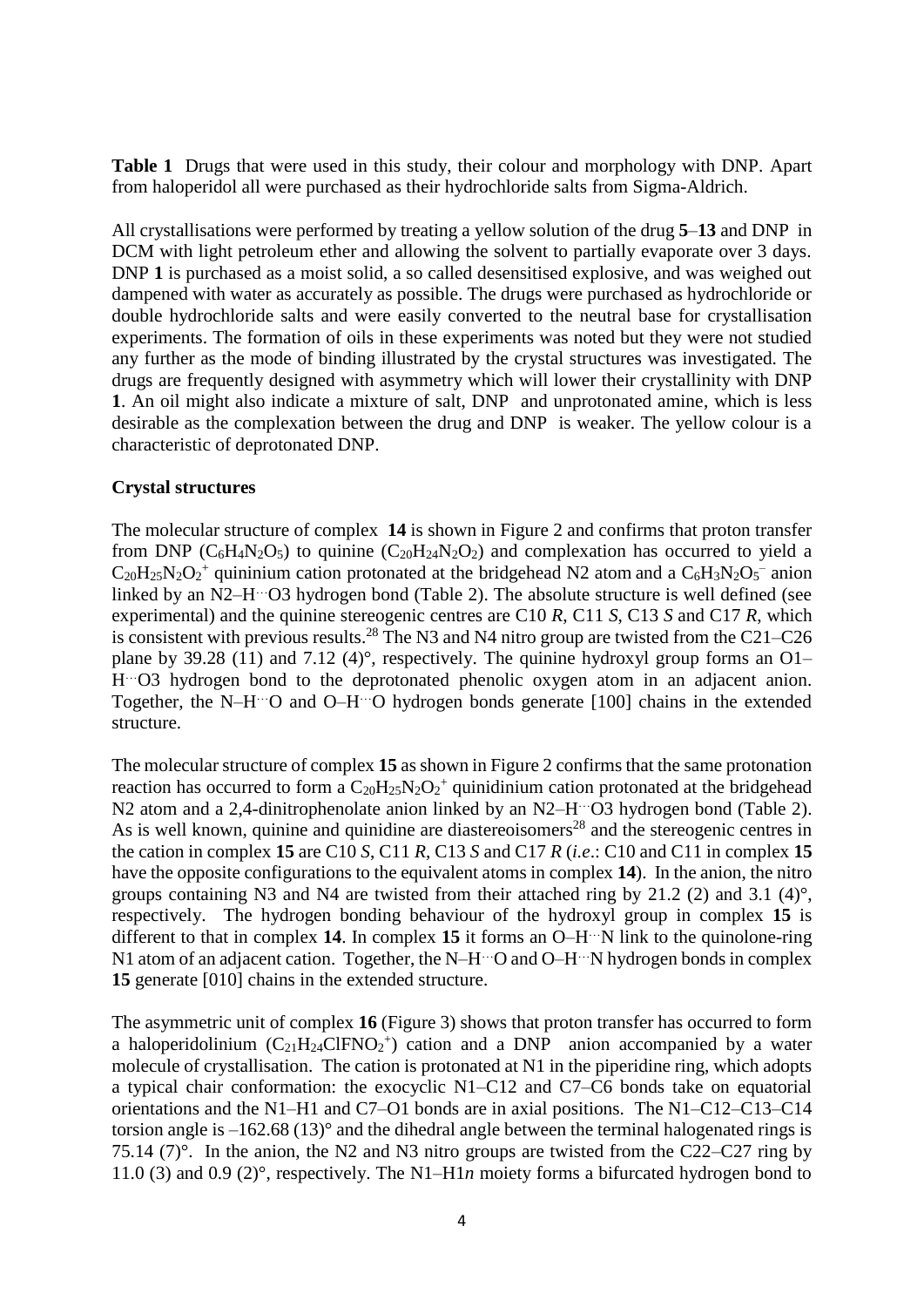O3 and O4 (Table 2), which may correlate with the smaller degree of twist of the N2 nitro group in complex **16** compared to the equivalent species in complexes **14** and **15**. It may also be seen that the H1*n* …O2 separation is noticeably longer in complex **16** compared to complex **14** and **15**. The hydroxyl group in complex **16** forms an O–H …O hydrogen bond to the water molecule of crystallisation (O8) and O8 itself forms two O–H …O links to atoms O2 and O3 in adjacent molecules. Taken together, the classical hydrogen bonds in complex **16** generate [100] chains in the crystal.

As with the other compounds described here, complex **17** is a molecular salt arising from the predicted proton transfer reaction between DNP and trazodone to form a  $C_{19}H_{23}CIN_5O^+$ trazodoninium cation and a DNP anion linked by an N–H …O hydrogen bond. The piperazine ring adopts its usual chair conformation and atom N4 adjacent to the propyl chain is protonated, with the N–H moiety lying in an axial orientation. The N2–C7–C8–C9 and C7–C8–C9–N4 torsion angles are 69.4 (3) and 171.9 (2)°, respectively and the dihedral angle between the C1– C6/N1–N3 ring system and the chlorophenyl ring is  $77.47$  (7)°. In the anion, the dihedral angles subtended by the N6 and N7 nitro groups with respect to their attached ring are 14.9 (3) and 4.4 (3)°, respectively. The only classical hydrogen bond in complex **17** is N4–H1*n*…O2, thus isolated ion-pairs occur in the crystal.



**Figure 2** Left: molecular structure of the quinine–DNP complex **14** showing 50% displacement ellipsoids. Right: molecular structure of the quinidine–DNP complex **15** showing 50% displacement ellipsoids.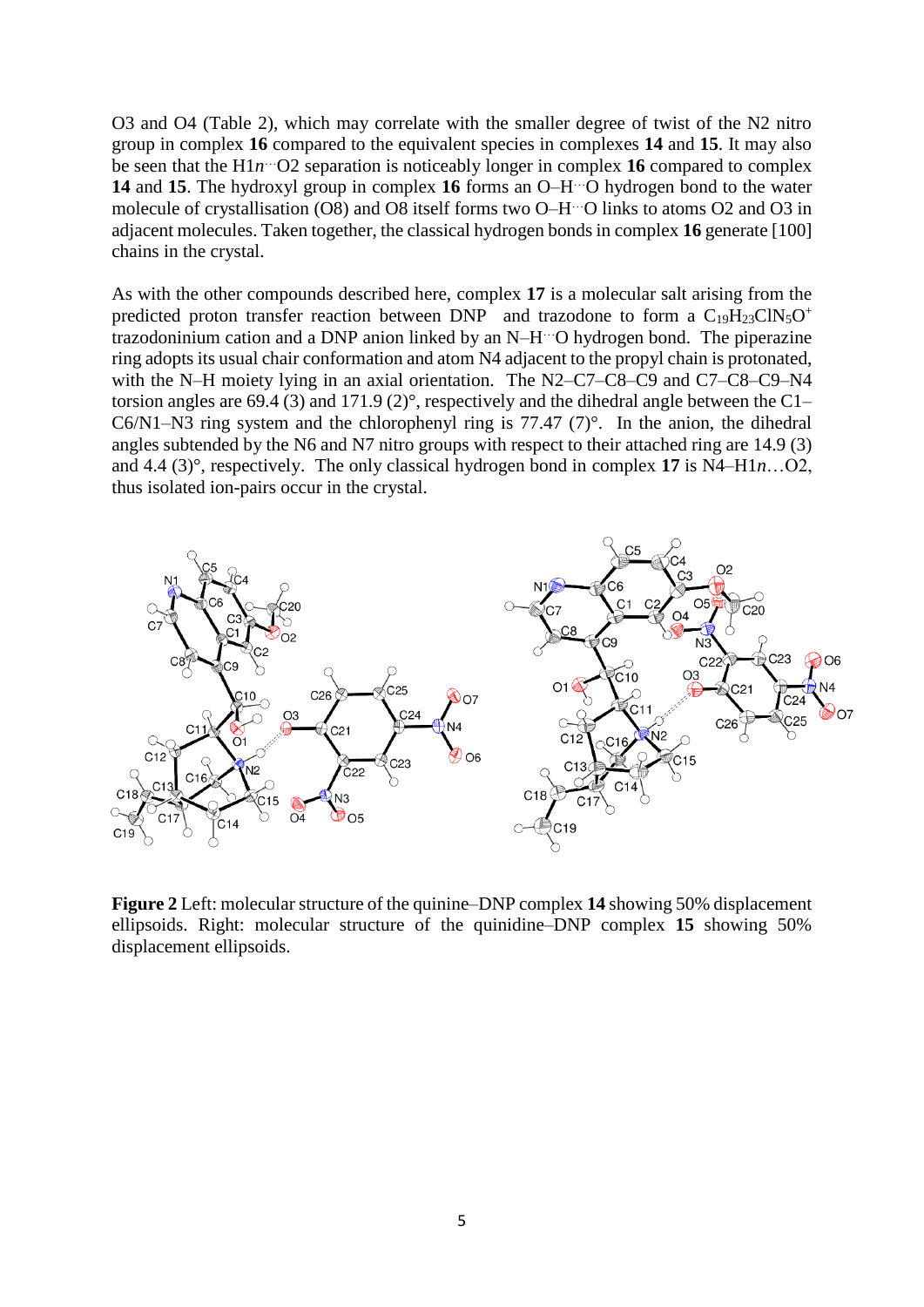

**Figure 3** The molecular structure of the haloperidol-DNP complex **16** showing 50% displacement ellipsoids.



**Figure 4** The molecular structure of the trazodone-DNP complex **17** showing 50% displacement ellipsoids.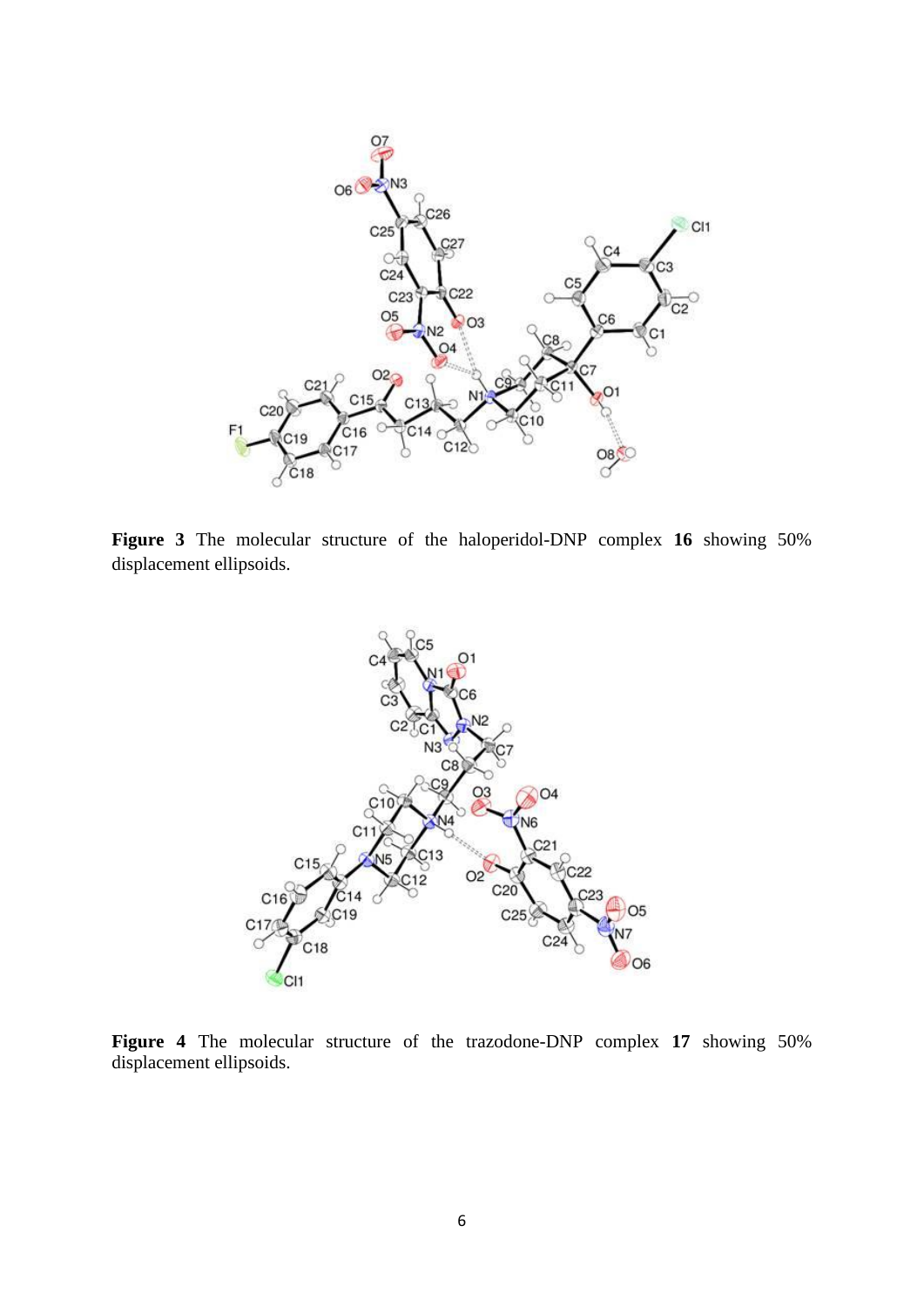|           | <b>Bond</b>                                 | $D-H$   | $H^{\cdots}A$ | $\mathbf{D}^{\ldots} \mathbf{A}$ | $D-H''`A$ | <b>Symmetry</b>                      |
|-----------|---------------------------------------------|---------|---------------|----------------------------------|-----------|--------------------------------------|
|           |                                             |         |               |                                  |           |                                      |
| 14        | $N2-H1n\degree$ O3                          | 0.97(2) | 1.80(3)       | 2.719(2)                         | 158(2)    |                                      |
|           | $O1 - H1o - O3$                             | 0.87(3) | 1.91(3)       | 2.729(2)                         | 156(2)    | $x-1$ , y, z                         |
|           |                                             |         |               |                                  |           |                                      |
| 15        | $N2-H1n\cdots$ O3                           | 0.93(3) | 1.80(3)       | 2.663(3)                         | 154(3)    |                                      |
|           | $O1-H1o''N1$                                | 0.88    | 1.84          | 2.699(2)                         | 164       | $1-x, y=-\frac{1}{2}, \frac{1}{2}-z$ |
|           |                                             |         |               |                                  |           |                                      |
| <b>16</b> | $N1-H1n\degree$ O3                          | 0.92(2) | 2.00(2)       | 2.795(2)                         | 143(2)    |                                      |
|           | $N1-H1n\degree 04$                          | 0.92(2) | 2.06(2)       | 2.786(2)                         | 134(2)    |                                      |
|           | O1-H $1o$ <sup><math>\cdots</math></sup> O8 | 0.85(2) | 1.88(2)       | 2.710(2)                         | 166(2)    |                                      |
|           | $O8-H1w$ $O2$                               | 0.84(2) | 2.11(2)       | 2.947(2)                         | 172(2)    | $x+1, y, z$                          |
|           | $O8 - H2w - O3$                             | 0.87(3) | 1.91(3)       | 2.772(2)                         | 172(2)    | $x+1, y, z$                          |
|           |                                             |         |               |                                  |           |                                      |
| 17        | $N1-H1n\cdots$ O2                           | 0.91(3) | 1.84(3)       | 2.671(3)                         | 150(3)    |                                      |

**Table 2** Hydrogen bond geometries (Å,°) in complexes **14**–**17**

## **Conclusion**

The crystallisation of DNP with some basic drugs was studied. The compounds quinine **5**, quinidine **6**, haloperidol **8** and trazodone **12** gave crystalline adducts or complexes **14-17**. The hydrogen atom of the protonated nitrogen forms a hydrogen bond to the oxygen anion of the 2,4-dinitrophenolate anion **3**. In the haloperidol complex **16** the delocalised anion of 2,4 dinitrophenolate **3** forms a bifurcated hydrogen bond to the hydrogen atom of the protonated amine. These modes of crystallisation help to understand how binding occurs between DNP and basic drugs and may serve to help develop models for new hosts which will efficiently bind to DNP and reduce its toxicity in the body. Currently nothing is understood about drug-DNP interactions with the compounds studied here. The development of efficient antidotes based on the strategy described here may be easier than developing competitive inhibitors of DNP in enzymic pathways.

# **Experimental**

DNP was purchased from Sigma-Aldrich. It comes as a moistened solid which accounts for the water of crystallisation present in the haloperidol-DNP complex **16**. The commercial drugs (500 mg), which are typically hydrochloride salts, was dissolved in water (100 ml) then treated with dilute KOH (2 M) until precipitation was complete. The white precipitate was dissolved in DCM (100 ml) and the layers were separated in a separating funnel. The lower DCM layer was dried over MgSO<sub>4</sub>, filtered then evaporated to dryness. The yields are nearly quantitative. A portion of the neutral solid (100 mg) and an equimolar amount of moistened DNP was dissolved in DCM (50 ml) and mixed with light petroleum ether (50 ml). The solution was left to partially evaporate for 3 d covered with aluminium foil with tiny holes in it. It is best to harvest crystals before all the solvent has evaporated as in some cases, as with the crystallisation of trazodone, excess drug can precipitate.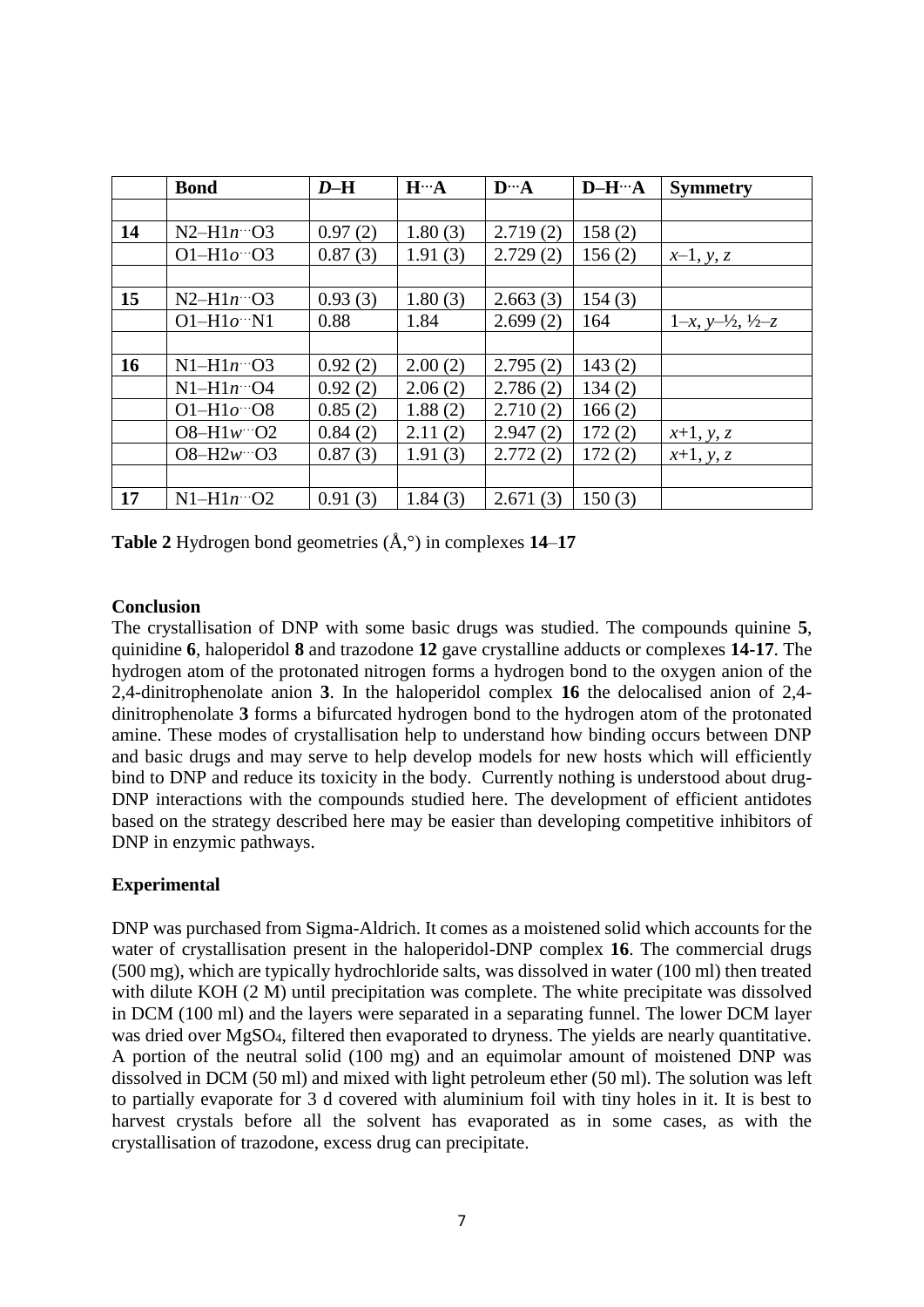Intensity data for **14–17** were collected using a Rigaku AFC11 CCD diffractometer at  $T = 100$ K with Cu K $\alpha$  radiation ( $\lambda = 1.54184$  Å) and the structures were solved by direct methods and completed and optimised by least-squares refinement against  $|F|^2$  using SHELXL-2014.<sup>29</sup> The N and O-bond H atoms were located in difference maps and their positions were freely refined (atom H1*o* attached to O1 in **15** was refined as riding in its as-found relative position). The Cbound H atoms were geometrically placed  $(C-H = 0.95-1.00 \text{ Å})$  and refined as riding atoms. The methyl groups in structures **14** and **15** were allowed to rotate, but not to tip, to best fit the electron density. The constraint  $U_{iso}(H) = 1.2U_{eq}(C)$  or  $1.5U_{eq}(methyl C)$  was applied in all cases. Full details including weak C–H …O and C–H …Cl interactions are available in the deposited cifs.

**14**  $C_{26}H_{28}N_4O_7$  ( $C_{20}H_{25}N_2O_2$ · $C_6H_3N_2O_5$ ),  $M_r = 508.52$ , intense yellow plate,  $0.21 \times 0.14 \times 0.02$ mm, orthorhombic, space group  $P2_12_12_1$  (No. 19),  $Z = 4$ ,  $a = 6.60730$  (10) Å,  $b = 17.69540$ (10) Å,  $c = 20.0701$  (2) Å,  $V = 2346.57$  (4) Å<sup>3</sup>. Number of measured and unique reflections = 29209 and 4282, respectively  $(-7 \le h \le 7, -19 \le k \le 21, -24 \le l \le 19$ ;  $2\theta_{\text{max}} = 136.5^{\circ}$ ;  $R_{\text{Int}} =$ 0.057). Final  $R(F) = 0.029$ ,  $wR(F^2) = 0.076$  for 342 parameters and 4175 reflections with *I* >  $2\sigma(I)$  (corresponding *R*-values based on all 4282 reflections = 0.030 and 0.077, respectively), Flack absolute structure parameter  $= -0.03$  (9), CCDC deposition number 1895848.

**15**  $C_{26}H_{28}N_4O_7$  ( $C_{20}H_{25}N_2O_2$  $\cdot$  $C_6H_3N_2O_5$ ),  $M_r = 508.52$ , yellow plate,  $0.10 \times 0.06 \times 0.01$  mm, orthorhombic, space group  $P2_12_12_1$  (No. 19),  $Z = 4$ ,  $a = 8.36879$  (8) Å,  $b = 14.35646$  (14) Å, *c*  $= 20.6601$  (2) Å,  $V = 2482.23$  (4) Å<sup>3</sup>. Number of measured and unique reflections = 39895 and 4680, respectively  $(-10 \le h \le 10, -16 \le k \le 16, -25 \le l \le 25; 2\theta_{\text{max}} = 140.7^{\circ}; R_{\text{Int}} = 0.058$ ). Final  $R(F) = 0.037$ ,  $wR(F^2) = 0.093$  for 338 parameters and 4454 reflections with  $I > 2\sigma(I)$ (corresponding *R*-values based on all 4680 reflections  $= 0.039$  and 0.095, respectively), Flack absolute structure parameter  $= -0.04$  (8), CCDC deposition number 1895849.

**16** C<sub>27</sub>H<sub>29</sub>ClFN<sub>3</sub>O<sub>8</sub> (C<sub>21</sub>H<sub>24</sub>ClFNO<sub>4</sub>·C<sub>6</sub>H<sub>3</sub>N<sub>2</sub>O<sub>5</sub>·H<sub>2</sub>O)  $M_r = 577.98$ , green block, 0.10  $\times$  0.06  $\times$ 0.05 mm, triclinic, space group  $P\overline{1}$  (No. 2),  $Z = 2$ ,  $a = 8.8721$  (5) Å,  $b = 13.0756$  (4) Å,  $c =$ 13.2152 (7) Å,  $\alpha$  = 65.161 (4)°,  $\beta$  = 78.463 (5)°,  $\gamma$  = 89.576 (4)°,  $V = 1358.09$  (12) Å<sup>3</sup>. Number of measured and unique reflections = 23251 and 4940, respectively  $(-10 \le h \le 10, -15 \le k \le$  $15, -15 \le l \le 15$ ;  $2\theta_{\text{max}} = 136.5^{\circ}$ ;  $R_{\text{Int}} = 0.055$ ). Final  $R(F) = 0.043$ ,  $wR(F^2) = 0.130$  for 374 parameters and 4603 reflections with  $I > 2\sigma(I)$  (corresponding *R*-values based on all 4940 reflections  $= 0.045$  and 0.132, respectively), CCDC deposition number 1895850.

**17** C<sub>25</sub>H<sub>26</sub>ClN<sub>7</sub>O<sub>6</sub> (C<sub>19</sub>H<sub>23</sub>ClN<sub>5</sub>O·C<sub>6</sub>H<sub>3</sub>N<sub>2</sub>O<sub>5</sub>)  $M_r = 555.98$ , intense orange plate, 0.06  $\times$  0.05  $\times$ 0.01 mm, triclinic, space group  $P\overline{1}$  (No. 2),  $Z = 2$ ,  $a = 10.0521$  (4) Å,  $b = 10.3245$  (4) Å,  $c =$ 12.8000 (5) Å,  $\alpha$  = 76.793 (3)°,  $\beta$  = 85.914 (3)°,  $\gamma$  = 74.963 (3)°,  $V = 1248.90$  (9) Å<sup>3</sup>. Number of measured and unique reflections = 45012 and 4551, respectively  $(-12 \le h \le 12, -12 \le k \le$  $12, -15 \le l \le 15$ ;  $2\theta_{\text{max}} = 136.5^{\circ}$ ;  $R_{\text{Int}} = 0.099$ ). Final  $R(F) = 0.057$ ,  $wR(F^2) = 0.133$  for 355 parameters and 3769 reflections with  $I > 2\sigma(I)$  (corresponding *R*-values based on all 4551 reflections  $= 0.072$  and 0.141, respectively), CCDC deposition number 1895851.

#### **Acknowledgements**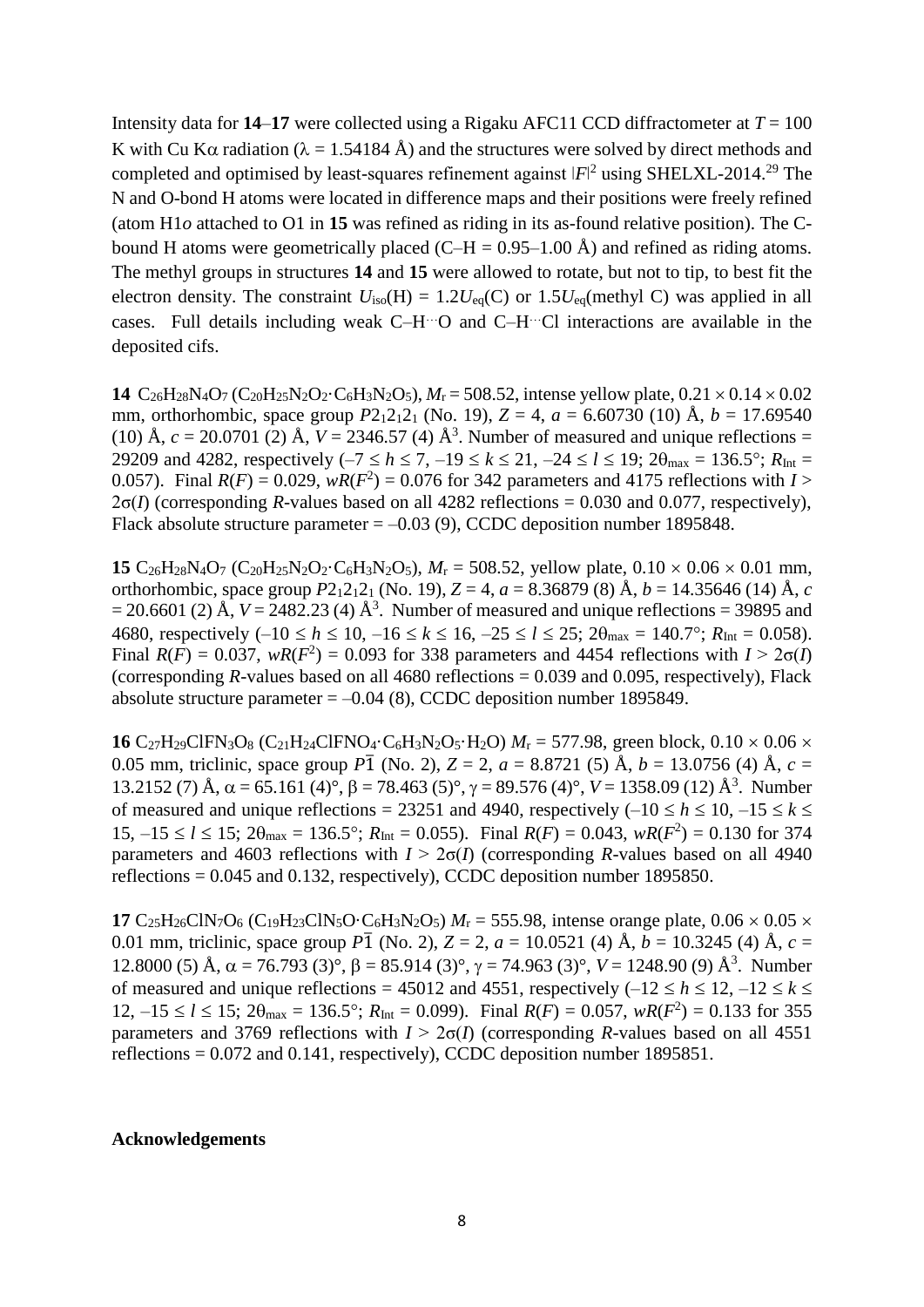We thank the National Mass Spectrometry Service Centre (University of Swansea) for mass spectrometry data and the UK National Crystallographic Service (University of Southampton) for intensity data collections.

#### **References and Notes**

- 1. J. Grundlingh, P. I. Dargan, M. El-Zanfaly and D. M. Wood, *J. Med. Toxicol*., 2011, **7**, 205. 2. R. G. Perkins, *Pub. Health Rep*., 1919, **34**, 2335.
- 3. Y.-Q. Lu, J.-K. Jiang and W.-D. Huang, *J. Zhejiang Univ-Sci. B (Biomed. & Biotechnol*., 2011, **12**, 189.
- 4. M. Zaharia, L. Tudorachi, O. Pintilie, C. Drochioi, R. Gradinaru and M. Murariu, *Environ. Foren.*, 2016, **17**, 120.
- 5. M. L. Tainter, A. B. Stockton and W. C. Cutting, *J. Am. Med. Assoc*., 1933, **101**, 1472.
- 6. M. L. Tainter, W. C. Cuttting and A. B. Stockton, *J. Pub. Health*, 1934, **24**, 1045.
- 7. M. L. Tainter and W. C. Cutting, *J. Pharm. Exp. Ther*., 1933, **48**, 410.
- 8. M. L. Tainter and W. C. Cutting, *J. Pharm. Exp. Ther*., 1933, **49**, 187.
- 9. W. C. Cutting, H. G. Mehrtens and M. L. Tainter, *J. Am. Med. Assoc*., 1933, **101**, 193.
- 10. W. C. Cutting and M. L. Tainter, *Proc. Soc. Exp. Biol. Med*., 1932, **9**, 1268.
- 11. G. Edsall, *The New Eng. J. Med*., 1934, **211**, 385.
- 12. A. B. Thrush, R. Dent, R. McPherson and M.-E. Harper, *FEBS J*., 2013, **280**, 5015.
- 13. J. A. Harper, K. Dickinson and M. D. Brand, *Obesity Rev*., 2008, **2**, 1.
- 14. M. N. Mickelson, *J. Bact*., 1974, **120**, 733.
- 15. G. B. Pinchot, *The J. Biol. Chem*., 1967, **242**, 4577.
- 16. S. Ray and C. A. Peters, *Chemosphere*, 2008, **71**, 474.
- 17. M. Zhang, R. Palin and D. J. Bennet, WO 01/40316 A1. Pub. Date 07.06.2001.
- 18. A. H. A. Bom, A. W. Muir and D. Rees, WO 01/12202 A2. Pub. Date 22.02.2001.
- 19. P. J. Pearce and R. J. J. Simkins, *Can. J. Chem.,* 1968, **46**, 241.
- 20. S. Kertes, *J. Chem. Soc*., 1955, 1386.
- 21. G. Kortum, W. Vogel and K. Andrussow, *Dissociation constants of organic acids in aqueous solution. Butterworths*, London, 1961.
- 22. H. Pajouhesh and G. R. Lenz, *NeuroRx*., 2005, **2**, 541.
- 23. S. Chantrapromma, A. Usman, H.-K. Fun, B.-L. Poh and C. Karalai *Acta Cryst.* 2002, **E58**, o102-o104.
- 24. L. A. Trissel, *Handbook on Injectable Drugs*, 14th Edition, 2007, American Society of Health-System Pharmacists.
- 25. L. A. Trissel, *Pocket Guide to Injectable Drugs*, 14<sup>th</sup> Edition, 2007, American Society of Health-System Pharmacists.
- 26. R. Shulman, S. Drayan, M. Harries, D. Hoare and S. Badcott, *Injectable Drug Administration Guide*, 1998, Blackwell Science.
- 27. K. A. Connors, *Binding Constants — The Measurement of Molecular Complex Stability*, 1987, John Wiley & Sons.
- 28. J. M. Karle and I. M. Karle, *Acta Cryst*. 1992, **C48**, 1975.
- 29. G. M. Sheldrick, *Acta Cryst*. 2015, **C71**, 3.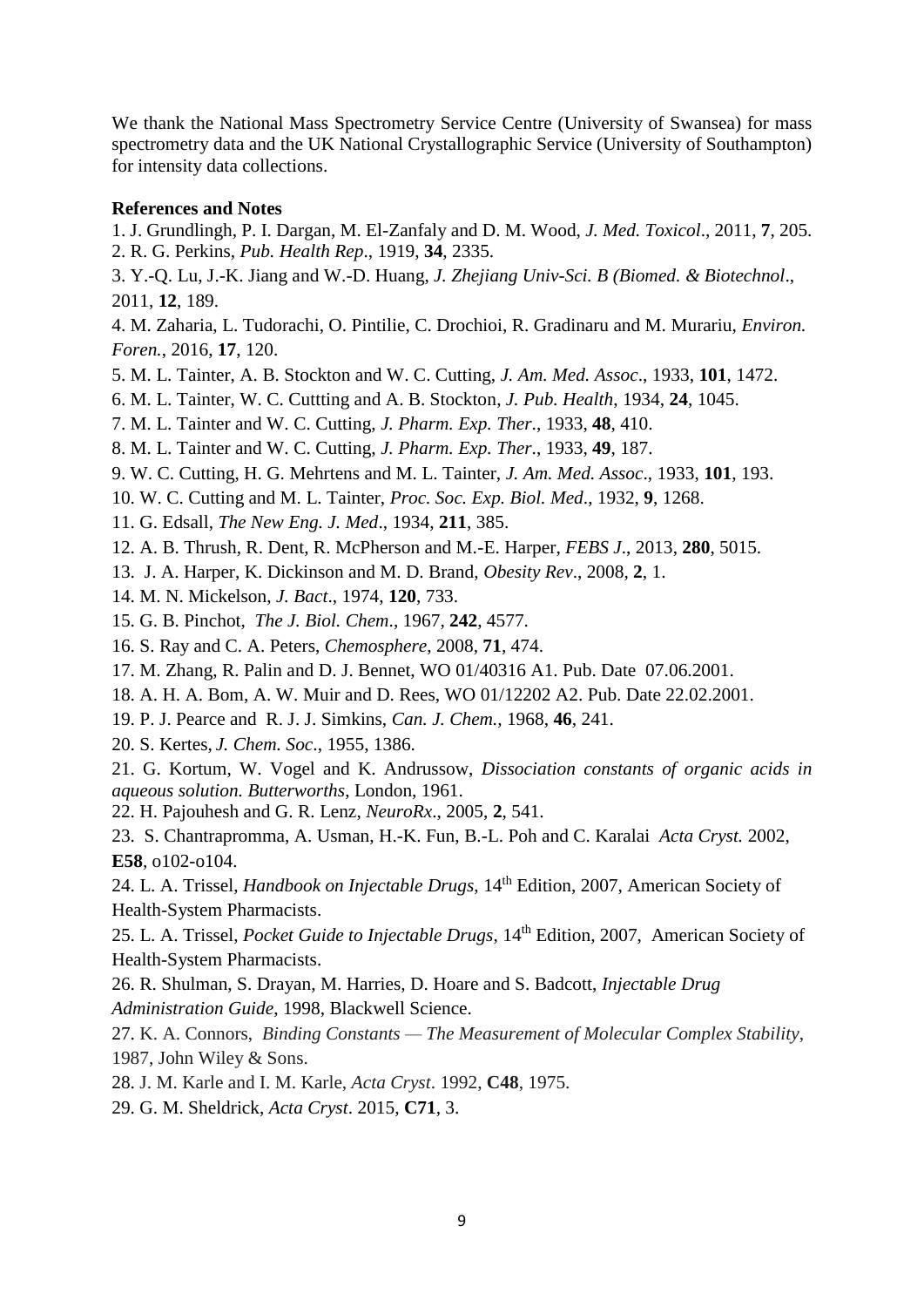## **References**

1. *Acid strengths of some substituted picric acids*, P. J. Pearce and R. J. J. Simkins, *Can. J. Chem.,* 1968, **46**, 241-248.

2. *Thermodynamic indicator constants* of *dinitrophenols in dioxan- water mixtures.* S. Kertes, *J. Chem. Soc*., 1955, 1386-1388.

3. , *Dissociation constants of organic acids in aqueous solution. Butterworths*, G. Kortum, W. Vogel and K. Andrussow, London, 1961.

4. *2,4-Dinitrophenol (DNP): a weight loss agent with significant acute toxicity and risk of death*, J. Grundlingh, P. I. Dargan, M. El-Zanfaly and D. M. Wood, *J. Med. Toxicol*., 2011, **7**, 205-212.

5. *A study of the munitions intoxications in France*, R. G. Perkins, *Pub. Health Rep*., 1919, **34**, 2335-2374.

6. *Clinical features and treatment in patients with acute 2,4-dinitrophenol poisoning*, Y.-Q. Lu, J.-K. Jiang and W.-D. Huang, *J. Zhejiang Univ-Sci. B (Biomed. & Biotechnol*., 2011, **12**, 189-192.

7. *Banned dinitrophenols still trigger both legal and forensic issues*, M. Zaharia, L.Tudorachi, O. Pintilie, C. Drochioi, R. Gradinaru and M. Murariu, *Environ. Foren.*, 2016, **17**, 120-130.

8. *Use of dinitrophenol in obesity and related conditions*, M. L. Tainter, A. B. Stockton and W. C. Cutting, *J. Am. Med. Assoc*., 1933, **101**, 1472-1475.

9. *Use of dinitrophenol in nutritional disorders*, M. L. Tainter, W. C. Cuttting and A. B. Stockton, *J. Pub. Health*, 1934, **24**, 1045-1053.

10. *Febrile, respiratory and some other actions of dinitrophenol*, M. L. Tainter and W. C. Cutting, *J. Pharm. Exp. Ther*., 1933, **48**, 410-429.

11. *Miscellaneous actions of dinitrophenol. Repeated administrations, antidotes, fatal doses, antiseptic tests and actions of some isomers*, M. L. Tainter and W. C. Cutting, *J. Pharm. Exp. Ther*., 1933, **49**, 187-208.

12. *Actions and uses of dinitrophenol*, W. C. Cutting, H. G. Mehrtens and M. L. Tainter, *J. Am. Med. Assoc*., 1933, **101**, 193-195.

13. *Actions of dinitrophenol*, W. C. Cutting and M. L. Tainter, *Proc. Soc. Exp. Biol. Med*., 1932, **9**, 1268-1269.

14. *Biological actions of dinitrophenol and related compounds: a review*, G. Edsall, *The New Eng. J. Med*., 1934, **211**, 385-390.

15. *Implications of mitochondrial uncoupling in skeletal muscle in the development and treatment of obesity*, A. B. Thrush, R. Dent, R. McPherson and M.-E. Harper, *FEBS J*., 2013, **280**, 5015-5029.

16. *Mitochondrial uncoupling as a target for drug development for the treatment of obesity*, J. A. Harper, K. Dickinson and M. D. Brand, *Obesity Rev*., 2008, **2**, 1-17.

17. *Effect of uncoupling agents and respiratory inhibitors on the growth of Streptococcus agalactiae*, M. N. Mickelson, *J. Bact*., 1974, **120**, 733-740.

18. *The mechanism of uncouping of oxidative phosphorylation by 2,4-dinitrophenol*, G. B. Pinchot, *The J. Biol. Chem*., 1967, **242**, 4577-4583.

19. *Changes in microbiological metabolism under chemical stress*, S. Ray and C. A. Peters, *Chemosphere*, 2008, **71**, 474-483.

20. *Medicinal chemical properties of successful central nervous system drugs*, H. Pajouhesh and G. R. Lenz, *NeuroRx*., 2005, **2**, 541-553.

21. *Binding Constants — The Measurement of Molecular Complex Stability*, K. A. Connors, 1987, John Wiley & Sons.

22. L. A. Trissel, *Handbook on Injectable Drugs*, 14th Edition, 2007, American Society of Health-System Pharmacists.